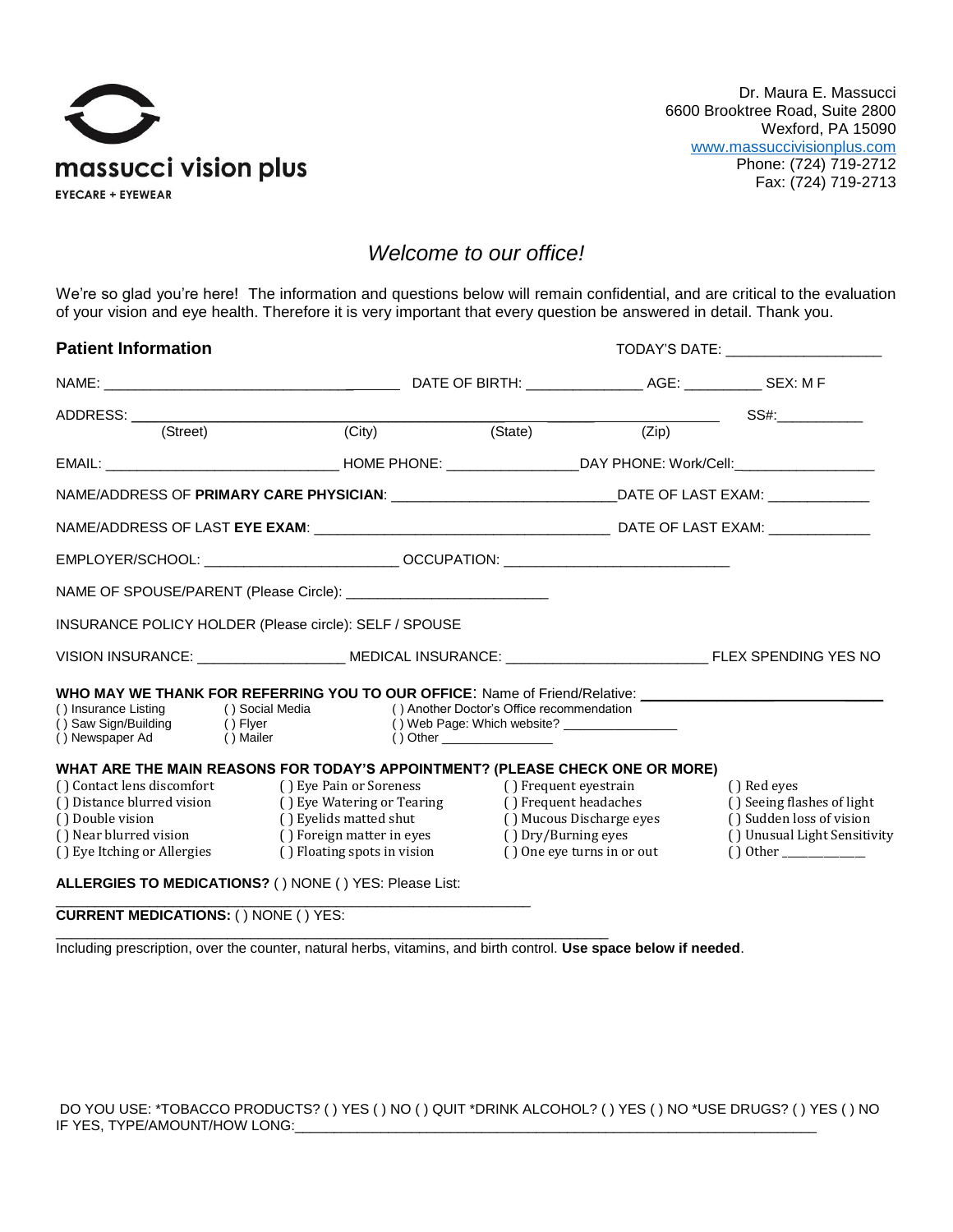| CHECK ANY MEDICAL CONDITIONS THAT APPLY TO YOU                                                                                                                                                                                                                                                                                                |                                     | $()$ NONE :                         |                     |  |  |  |
|-----------------------------------------------------------------------------------------------------------------------------------------------------------------------------------------------------------------------------------------------------------------------------------------------------------------------------------------------|-------------------------------------|-------------------------------------|---------------------|--|--|--|
| () Diabetes                                                                                                                                                                                                                                                                                                                                   | () Vascular Disease/Stroke          | $()$ Cancer                         | () Skin Eczema/Rash |  |  |  |
| () Diabetes () Vascular ()<br>() High Blood Pressure () Seizures                                                                                                                                                                                                                                                                              | ()Seizures<br>()Lung Disease/Asthma | () Thyroid Disease                  | () Kidney/Bladder   |  |  |  |
| () High Cholesterol                                                                                                                                                                                                                                                                                                                           |                                     | $( )$ Arthritis                     | () Psychiatric      |  |  |  |
| () Heart Disease                                                                                                                                                                                                                                                                                                                              | () Headaches/Migraines              | () Weight Loss/Gain                 | () Autoimmune       |  |  |  |
| CHECK ANY EYE CONDITIONS THAT APPLY TO YOU (INONE:                                                                                                                                                                                                                                                                                            |                                     |                                     |                     |  |  |  |
|                                                                                                                                                                                                                                                                                                                                               |                                     |                                     | ( ) Eye Injury      |  |  |  |
| () Glaucoma () Macular Degeneration () Turned Eyes<br>() Cataracts () Drv Eves/Allergies () Turned Eyes                                                                                                                                                                                                                                       |                                     | () Eye Surgery                      |                     |  |  |  |
| CHECK CONDITIONS THAT ARE PRESENT IN OTHER FAMILY MEMBERS AND INDICATE WHO ( ) NONE :                                                                                                                                                                                                                                                         |                                     |                                     |                     |  |  |  |
|                                                                                                                                                                                                                                                                                                                                               |                                     |                                     |                     |  |  |  |
| () Glaucoma () Retinal Detachment () Cataracts () Macular Degeneration () Turned/Crossed Eyes () Lazy Eye () Example () Blindness () Diabetes () Diabetes                                                                                                                                                                                     |                                     |                                     |                     |  |  |  |
| () High Blood Pressure () Cancer                                                                                                                                                                                                                                                                                                              |                                     | () Heart Disease () Thyroid Disease |                     |  |  |  |
| <b>CONTACT LENS HISTORY</b><br>() I do not wear contact lenses<br>() I am interested in wearing contact lenses or would like to know more about them<br>() I currently wear contact lenses; If so, what type: Solution: _______________Sleep in your lenses? YES NO<br>() I am not satisfied with the vision and comfort of my contact lenses |                                     |                                     |                     |  |  |  |
|                                                                                                                                                                                                                                                                                                                                               |                                     |                                     |                     |  |  |  |
| ACKNOWLEDGEMENT OF RECEIPT OF NOTICE OF PRIVACY POLICIES                                                                                                                                                                                                                                                                                      |                                     |                                     |                     |  |  |  |
| I acknowledge that I received a copy of Massucci Vision Plus LLC / Maura E. Massucci O.D., Notice of Privacy Practices.                                                                                                                                                                                                                       |                                     |                                     |                     |  |  |  |
|                                                                                                                                                                                                                                                                                                                                               |                                     |                                     |                     |  |  |  |
|                                                                                                                                                                                                                                                                                                                                               |                                     |                                     |                     |  |  |  |

## **CONSENT FORM**

I consent to the use and disclosure of my health information for purposes of treatment, payment, and healthcare operations. I authorize the Massucci Vision Plus LLC to receive assignment of benefits from my insurance company. Please be advised that if you are using insurance coverage for today's visit, this is a contract between you and your insurance company, not Massucci Vision Plus LLC. If your insurance company has not reimbursed our office in full within 90 days, you may be billed and your insurance company will then pay you directly. If by mistake your insurance company sends the payment check to us, we will of course sign over and forward the check directly to you. Please sign below acknowledging that you understand:

Date: \_\_\_\_\_\_\_\_\_\_\_ Printed name: \_\_\_\_\_\_\_\_\_\_\_\_\_\_\_\_\_\_\_\_\_\_\_\_\_\_\_\_\_\_\_\_ Signature \_\_\_\_\_\_\_\_\_\_\_\_\_\_\_\_\_\_\_\_\_\_\_\_\_\_\_\_\_\_\_

## **MASSUCCI VISION PLUS LLC FINANCIAL POLICY**

The doctor and staff at Massucci Vision Plus LLC are pleased that you have chosen us for your eye care needs. Please review our financial policy and acknowledge it with your signature below.

**1.** Payment for professional services (eye examinations, specialty testing, office visits) is due the day services are provided. Payment for eyeglasses and contact lenses is due in full the day materials are ordered.

**2.** We are providers for a wide array of insurance plans and are happy to file those claims on your behalf. Payments for copays, deductibles, and items known not to be covered by your insurance is expected at the time of your visit. You are also ultimately responsible for all charges for which your insurance company denies payment when we receive your *Explanation of Benefits* statement from them. We ask patients with insurance for which we are not providers to make payment in full when services are rendered. If applicable, an itemized statement that can be submitted to your insurance company for reimbursement will be given to you at the time of your visit.

**3. Both Established and New contact lens wearers are subject to a Corneal Evaluation and Fitting Fee. This fee varies by the complexity of the individual's prescription and is separate from the exam copays. This is a global fee that covers multiple visits until the prescription is finalized and is due at each annual eye exam. These fees are due on the date of service**.

**4.** For those with Flex Spending accounts, payment in full for services rendered and materials ordered is expected. An itemized statement that can be submitted to your insurance company for reimbursement will be given to you at the time of your visit.

**5.** If payment from insurance company has not been received in 90 days, you will be responsible for paying your account balance in full.

**6.** Finance charges at the rate of 1.5%/month (18%APR) will accrue on all outstanding balances.

**7.** In some families, the question of who is responsible for a child's bill is uncertain. Since we are not party to any separation